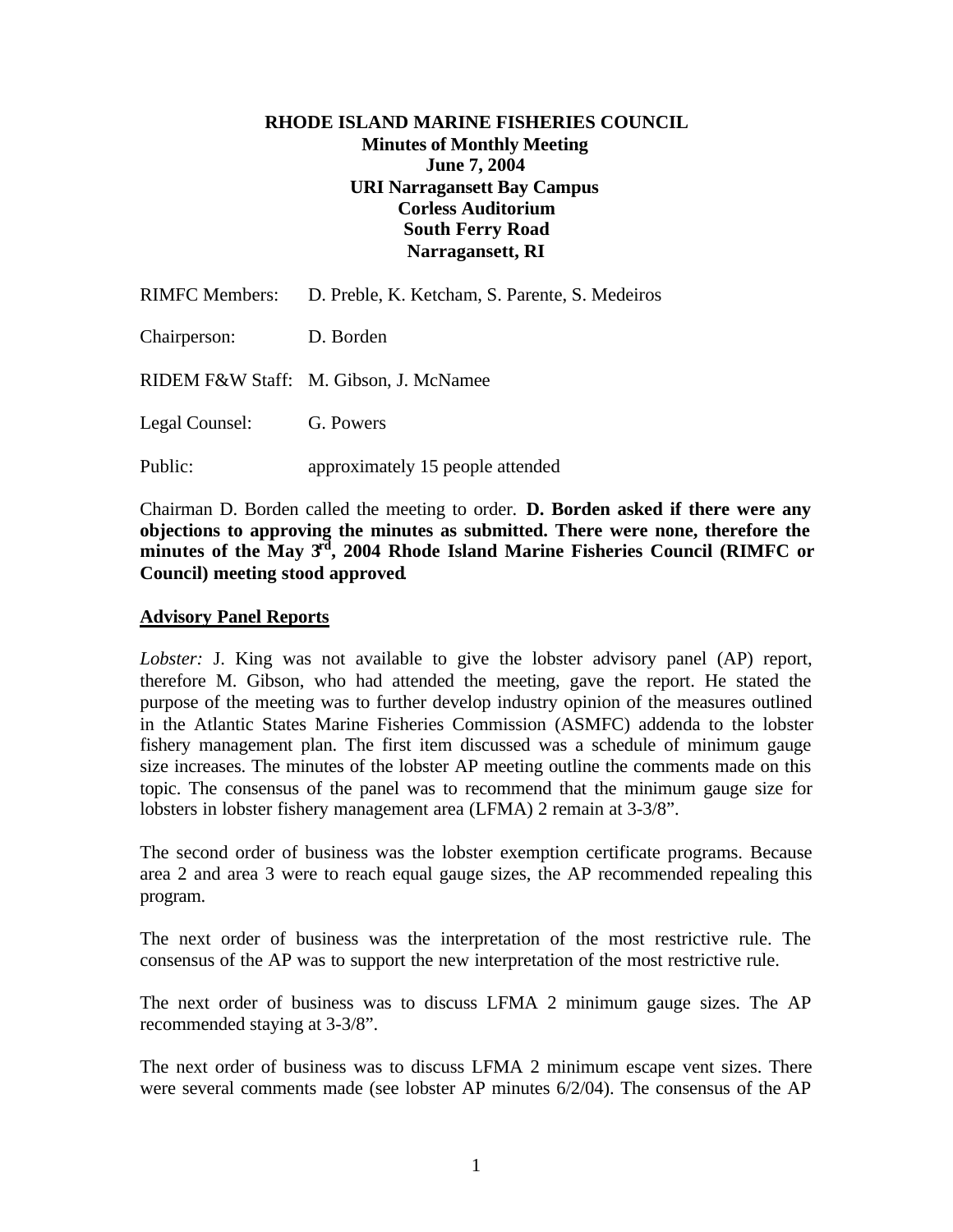was to remain at  $2x5-3/4$ " rectangular and  $2-1/2$ " circular escape vents until new research has been completed.

The next item was regarding effort reduction. The AP recommended going to 2000 pounds rather than 4000 pounds as the minimum qualifying poundage.

The next two items were the gauge size increase and escape vent increase schedules for LFMA 3. The AP consensus was to accept these regulations as written.

The second to last item was regarding the outer cape LFMA escape vent size schedule. The AP had no recommendation on this item.

The final order of business was regarding lobster trap/business transferability. There were several comments made, the most notable of which is that this item is still being discussed at the ASMFC level. The AP recommended taking this item out to public hearing anyways.

P. Brodeur stated that the AP did not support the lobster trap/business transferability part of the new regulations but supported sending it to public hearing so that they could make specific comments stating their opposition to this proposed regulation change. He also wanted to address the escape vent issue. He stated that it was unfair that some people had already opened their escape vents to the required size and now, after the fact, find out that the Department of Environmental Management (DEM) will show some leniency regarding the size of the escape vents. He felt fishermen should have been notified better and before they made changes to their equipment. He went on to say that M. Gibson indicated at the previous RIMFC meeting that he would be looking at the T. Hall escape vent study, but at the subsequent AP meeting, he had not done this.

M. Gibson stated that what had been stated at the previous RIMFC meeting was that the lobster industry would provide him the study and then he would review and discuss it with them. He received nothing prior to the AP meeting.

D. Borden stated that he would like M. Gibson to set up a meeting to discuss this issue and also to contact T. Hall to get a copy of his study. M. Gibson stated that this was already assigned to him and he had staff working on it.

M. Marchetti stated that M. Gibson had been working with him to address a lot of the problems which had been taking place between DEM and the lobster industry and he was confident that they were both working towards greater cooperation again.

*Enforcement:* S. Medeiros gave the report. The AP members had been assigned at the previous meeting to come in with a couple of questions from there specific user groups. A question from a commercial representative was asked about whether it was a violation to take a commercial and a recreational possession limit at the same time. The DEM Law Enforcement members who were present stated that this would be a violation.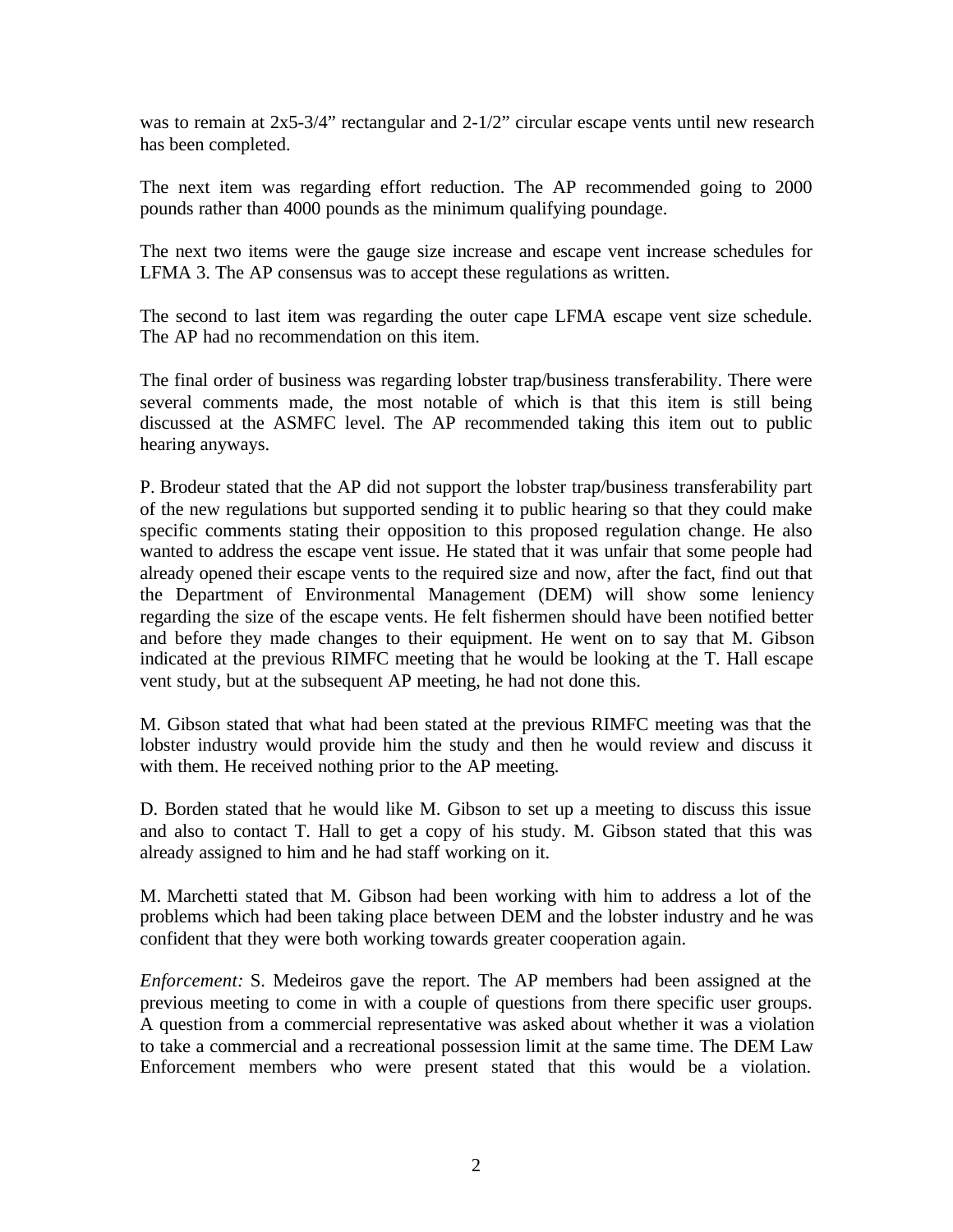Conversely, if a commercial vessel goes out to fish recreationally, this is not a violation as long as the recreational limits are not exceeded.

There were similar questions posed by a charter boat representative. The specific question was whether a charter boat captain who is commercially licensed could take a commercial limit while he/she is out. DEM Law Enforcement stated that they could. A second question was asked which was whether a charter boat could sell his/her catch at the docks. There is a federal list of fish that could be sold at the dock and the fish must be live in order to sell them legally. Further, the individual must have a dealer's license.

A shellfisherman asked whether they could be provided with GPS coordinates of the different management areas and closure lines. DEM Law Enforcement stated that they will do this but it won't be available until next year.

DEM Law Enforcement stated that they are currently running a program where new recruits are sent out with different industry representatives so they can get a feel for the jobs that they will be regulating when they begin work.

A commercial diver stated that many boaters do not follow the 50 foot safety radius when his dive flag is up which creates a dangerous situation for him. DEM Law Enforcement stated that this is most likely a public education issue and they could address it that way by emphasizing this rule in the safe boating classes.

A recreational representative stated that on the south side of Block Island, many fishermen from other states are taking well over there allowed limit of striped bass. DEM Law Enforcement stated that they were aware of this and they have a few cases in court at the present time.

A final comment was about herring regulation signage on Hardig Brook in Warwick. A recreational representative stated that there currently was no sign at this site which is leading to violations taking place there. J. McNamee stated that he would contact the DFW staff responsible for these signs. Along these same lines it was asked whether local municipal police could pitch in to help DEM Law Enforcement. S. Hall stated that they do pitch in but they can not make enforcing DEM regulations a priority.

There was further discussion on posting of DEM Law Enforcement hotlines and public outreach relating to this as well as discussions about violation fines. DEM Law Enforcement is working on both of these topics.

The consensus of the group was that these meetings were worth while and they would like to meet again in the fall after the busy summer season.

#### **New Business**

*Proposal for new aquaculture operation:* M. Gibson began the discussion by stating that there was a procedural problem with commenting on the application. This application had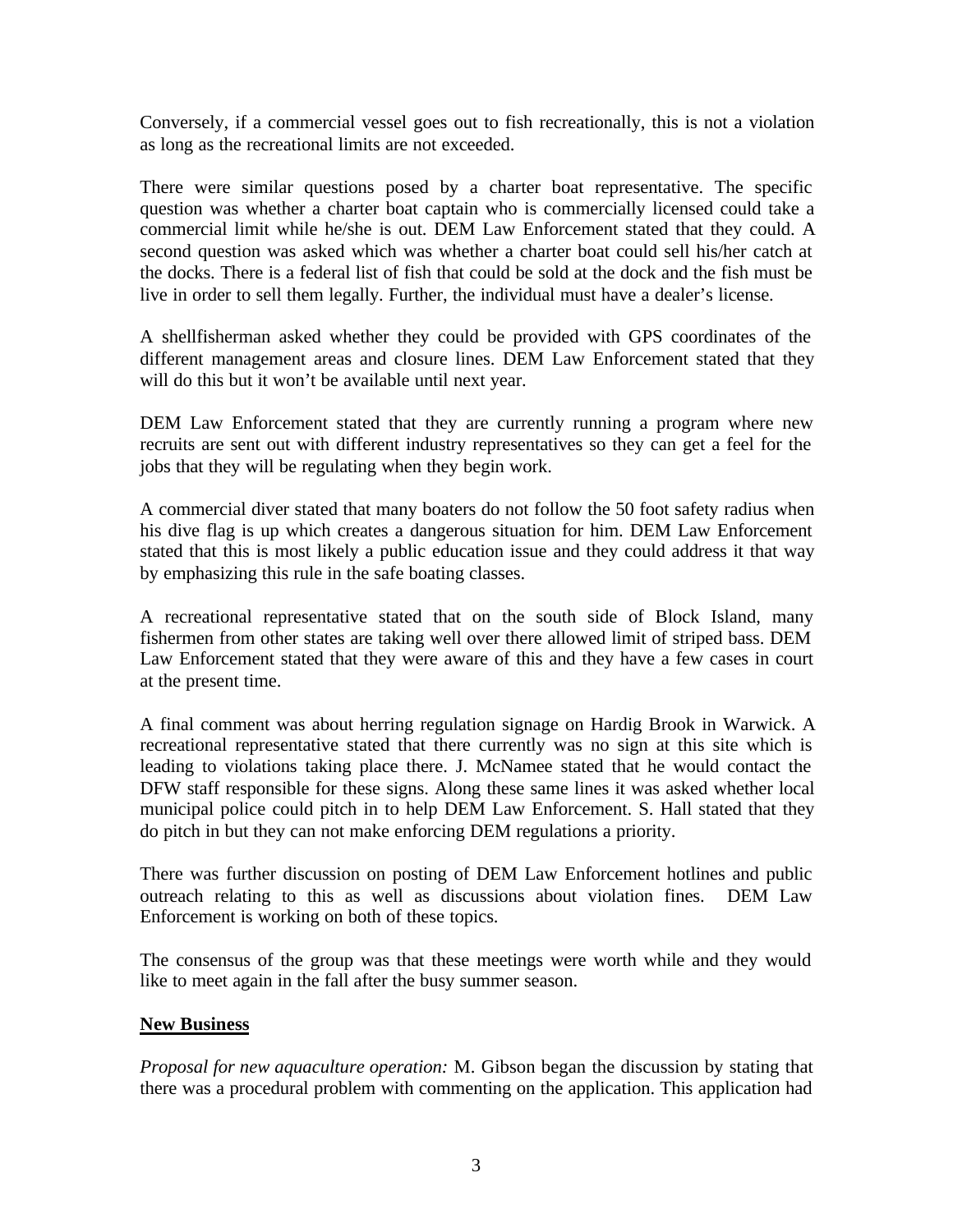not gone before the shellfish AP yet. It was currently on the shellfish AP agenda but the shellfish AP was not meeting until the following evening. This would be the place where the industry would be represented and could speak to potential conflicts with a wild fishery in this area.

J. McNamee stated that the Council could take public comment on this evening and then via email get the remaining pieces of information they needed. J. McNamee could then poll the Council, also via email, as to whether to approve or disapprove of the application.

D. Alves asked whether this site had been visited by the Division of Fish and Wildlife (DFW). M. Gibson stated that it had not been visited yet, an assessment was rendered to the Council from the DFW based on a preliminary meeting but a formal site visit had not been performed yet. J. McNamee stated that the DFW would be visiting the site this week. These results could also be sent to the Council members via email.

B. Rheault, the applicant, gave a few comments to the Council. He stated that it was a simple lease, no gear or anything, just oysters put on the bottom which would then be harvested with either a dredge, SCUBA, or a rake depending on which technique worked better. He stated that there is not eel grass or wild growing clams in this area. He presented five letters which were from local shellfishermen stating that they did not fish in this area and supported this proposal.

D. Preble asked whether there would be any issues with recreational fin fishermen. B. Rheault stated that there would not be because there is no gear used in this proposal, and this proposed lease may in fact provide valuable habitat and attract more fish in to the area.

K. Ketcham asked a question about eel grass interactions and how this would effect the proposed lease if eel grass were to be restored in Point Judith Pond, namely would he be using primarily SCUBA to collect clams which would not disturb eel grass as much as other methods. B. Rheault stated that he did not think eel grass would be restored in this area any time in the near future because of water quality issues there.

M. Marchetti stated that his only concern was that this used to be an area to harvest scallops. He went on to state that he did not think there had been scallops present in this area recently. B. Rheault stated that the reason there were not scallops in this area anymore was because of low oxygen events in the pond.

# **D. Borden asked the Council if anyone objected to the suggestion by J. McNamee to poll the Council via email on this issue. There were none** .

*Discuss and respond to Jamestown Conservation Committee letter:* M. Gibson spoke to this. He stated that the DFW had received a letter from the Jamestown Conservation Committee regarding shellfishermen using bullrakes in eel grass areas. M. Gibson suggested that the Council could refer this back to the DFW to develop a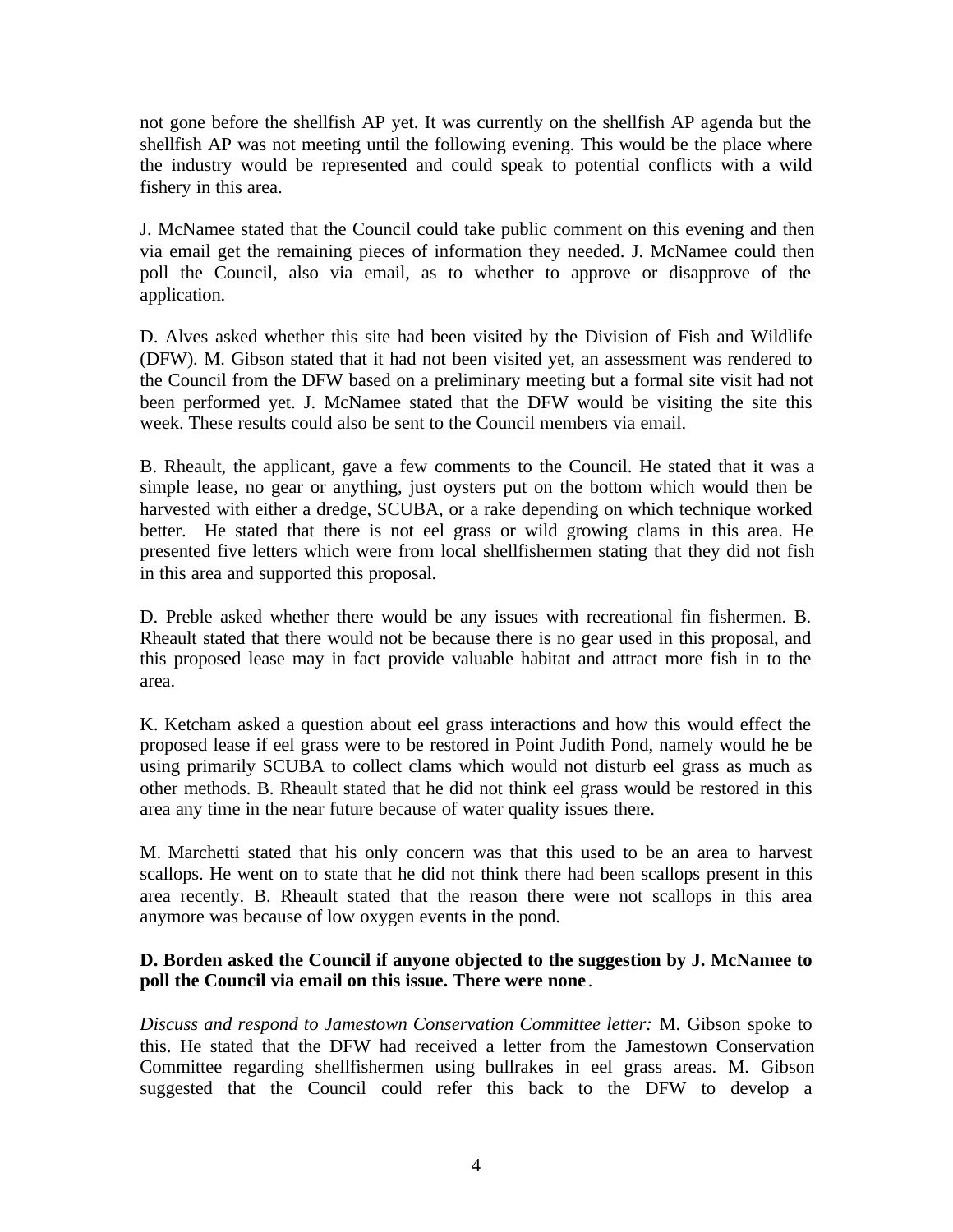recommendation to be brought before the shellfish AP, following which the Council could advise the Director of DEM to enact some sort of protected marine management area or some other type of action.

S. Medeiros stated that the letter was not specific in the area it wanted to protect, therefore he asked if it would just be a generic proposal to protect all around Jamestown. M. Gibson stated that this is one of the things he would like the DFW staff to figure out. S. Medeiros asked if there were any Jamestown Conservation Committee members present at the meeting. There were none. He went on to state that he had received a call from one of the members on this topic. From his conversation S. Medeiros felt that this group was anti-public access and would use a thing like this to move this anti-public access agenda forward.

K. Ketcham stated that he agrees that they need to come up with a more specific plan, otherwise the Council should not even be considering this letter.

M. Gibson stated that the DFW would look in to these issues including contacting DEM Enforcement to see if they corroborate the story.

## **D. Borden asked if there were any objections to sending this item back to the DFW for further development. There were no objections**.

# **Other Business**

*Update on groundfish relief fund:* M. Gibson gave the update. The research trust fund had run aground therefore the plan had gone to giving out a direct payout to fishermen following the guidelines set forth by the National Marine Fisheries Service (NMFS). Certified letters had been sent out and the DFW had received all of the receipts back. A number of the responses had come in late but there was no problem extending the date until the end of June. Now the delay was waiting for the revised grant to be authorized by the federal government. As soon as this occurred the individuals would begin to receive checks.

P. Ruhle asked if everyone sent there responses back. M. Gibson stated that they had six or seven which they received the certified receipt back but had not received a response. They will be sent one more letter. D. Borden stated that if they do not respond to this next letter they would be out of the program.

*Report on the second aggregate landing workshop:* J. McNamee gave the report. The meeting covered three agenda items, the first of which was to come up with a new winter 1 program for fluke. This agenda item was skipped due to the fact that no participants from the winter 1 fishery were present at the meeting. **J. McNamee requested that the Council authorize another meeting to revisit this agenda item. D. Borden asked if there were any objections to this request. There were none.**

The second agenda item was to discuss alternatives to an aggregate landings program.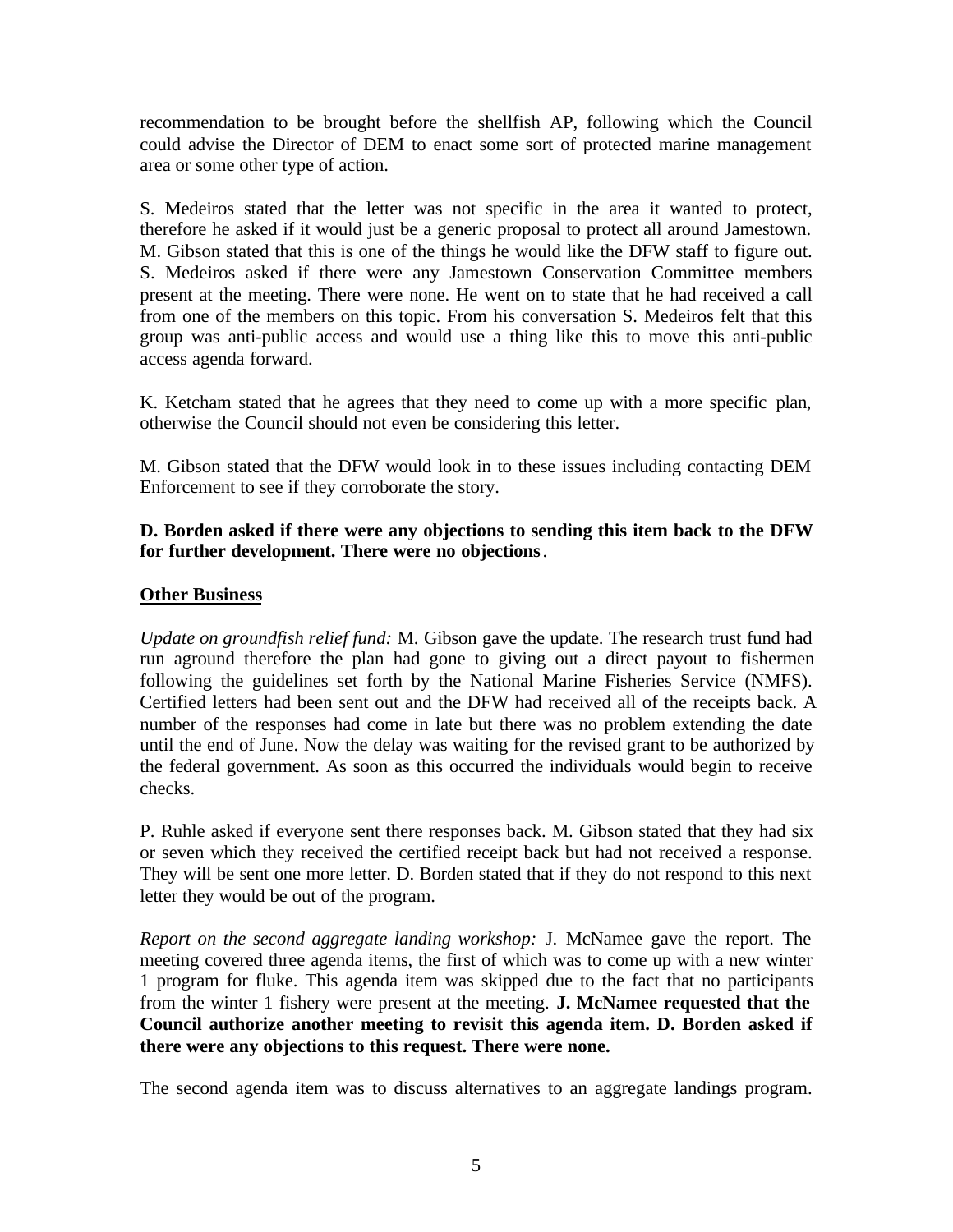One of the issues which had come up at the previous meeting was the idea to allow more than 1 license on a single vessel and allow those individuals to take more than one possession limit. The attendees had a lengthy discussion of this topic. The issue was brought up whether DEM had the authority in the first place to limit licenses on a vessel. G. Powers was tasked with coming forward with an official DEM legal ruling on this issue. The Council members were provided with a memo outlining DEM's position. J. McNamee asked G. Powers to speak to what the memo states. G. Powers outlined his memo, the gist of which was that DEM does have the authority to do this.

Several commercial rod and reel participants voiced there opposition to this program stating that it would increase effort and was just a way of getting an aggregate landings program in the summer which they had all gone on record stating that they were opposed to such a program. A written statement was passed in.

A commercial trawl representative stated that he felt it was time to allow for multiple licenses on a single vessel for the same reasons that this is currently allowed for the striped bass fishery.

A commercial gillnetter stated that it made good safety and economic sense to allow this. He runs a small vessel and can not afford to pay a deckhand, therefore if he and his father could both take a possession limit on one vessel they could both go out on one of their vessels which increases safety for both of them. He went on to suggest capping the number of licenses on a boat to two.

 A commercial trawl representative stated that allowing for multiple licenses would increase safety for them and went on to state that it does not seem equitable to allow for this practice in some fisheries (i.e. quahogs and striped bass) but not in others.

DEM Law Enforcement stated that this type of program would be easier to enforce but does have pitfalls involved with it.

A commercial rod and reel representative stated that allowing for multiple licenses would shorten the season and this presents safety issues of its own, namely individuals will go out in poor weather because they are concerned the fishery will close.

At this point the next agenda item was discussed which was the expansion of aggregate landing programs into other sub periods and other species. A couple of the commercial trawl representatives were opposed to these programs in the summer, but not in the winter sub periods. One of the trawl representatives present was for aggregate landings in the summer for the economic and safety reasons discussed during the meeting. The commercial gillnetters stated that for their user group this was not a good idea because it does not promote good gillnetting practices (gillnets should be tended every day, this might encourage them to leave the net unattended for longer periods of time).

P. Brodeur asked if the idea of multiple licenses on a vessel would be for all species, namely would this also hold for lobsters. G. Powers stated that it could be for all species,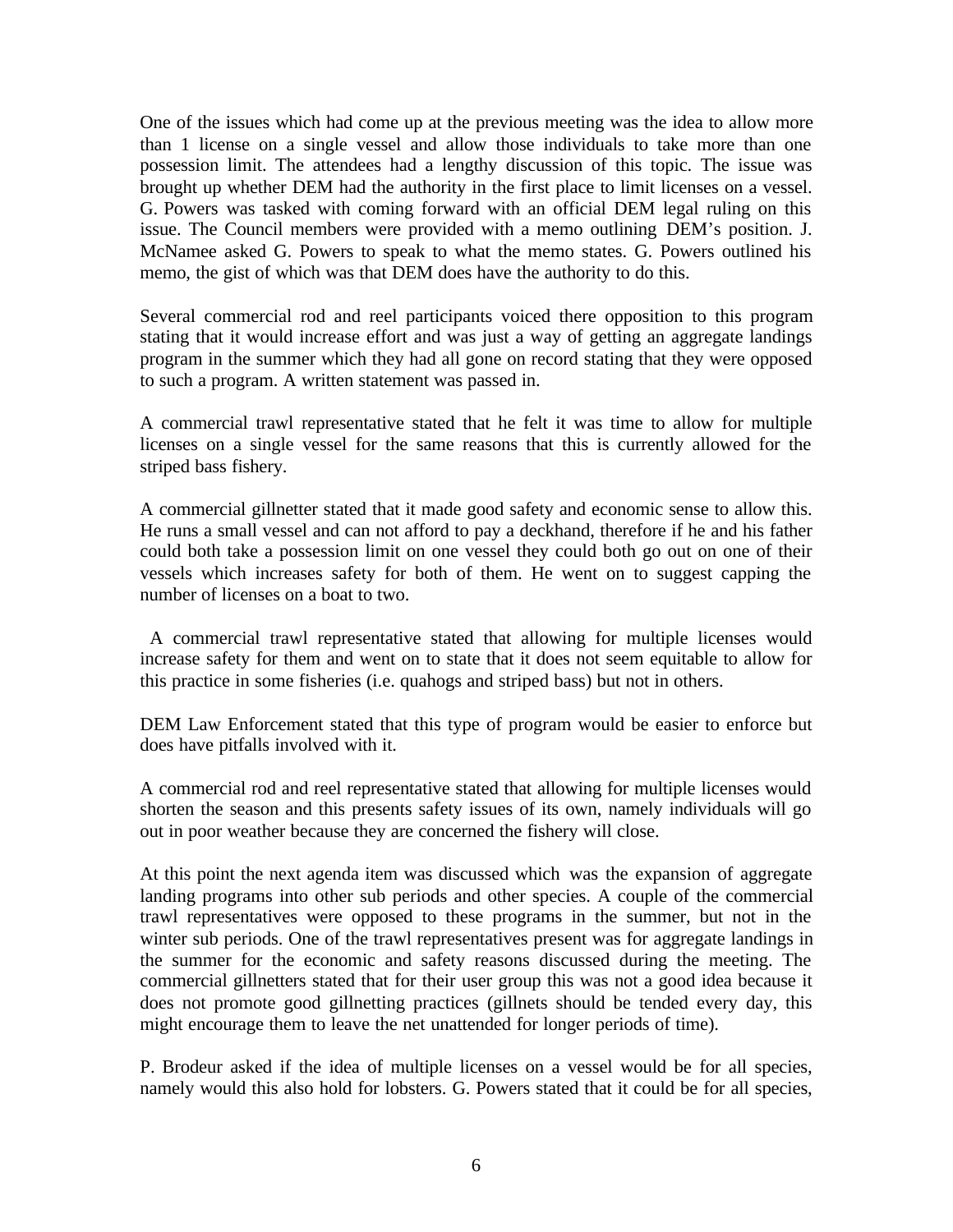but did not have to be for all species. D. Borden went on to say that this issue is still in its infancy. The thing to do was to allow this working group to continue to meet and develop first whether they wanted to proceed with a program like this and second if they decide to move forward to develop an actual proposal which would then move on to the advisory panels. He suggested allowing the working group to also discuss these issues, the Council had earlier authorized the discussion of a winter 1 program.

M. Gibson asked if there was a priority for what the Council wanted the DFW to do, seeing as how the winter 1 program and the possibility of allowing multiple licenses on a vessel are two separate issues. D. Borden stated that they are equal as far as a priority ranking but should be handled in two different meetings.

I. Parente made the point that the only group that he saw that was opposed to multiple licenses was the one group who already had the ability to do this with the striped bass fishery, he felt this was ironic.

# **D. Borden asked if there were any objections to having the two workshops mentioned earlier. There were no objections**.

*Council comments on nominees for the vacant Council seat:* J. McNamee stated that the vacancy was for G. Allen's seat on the Council. He stated that he solicited nominations through the normal procedure and only received one response which was for reappointment from G. Allen. J. McNamee just wanted to provide the Council the opportunity to comment if they wanted to. S. Medeiros and K. Ketcham both voiced there support for G. Allen's reappointment. **S. Medeiros made a motion to unanimously support G. Allen for the Council seat. The motion was seconded by D. Preble. The Council voted unanimously to approve the motion**.

# **Added agenda items**

J. McNamee stated that it was his understanding that both S. Parente and A. Tate had been approved for their Council seats. D. Borden also stated that he felt this was the case but went on to say that he would look in to this and find out conclusively.

J. McNamee stated that he had passed out public hearing summary documents to the Council. The summary documents were also available at both of the DFW facilities and on the DFW website.

P. Ruhle asked if a list would be made available once all of the groundfish relief fund data was compiled and the money was mailed out. M. Gibson stated that he would have to check with DEM Legal Counsel on exactly what could be published due to privacy issues, but they would put something out for people to look at.

# **The chairman adjourned the meeting.**

\_\_\_\_\_\_\_\_\_\_\_\_\_\_\_